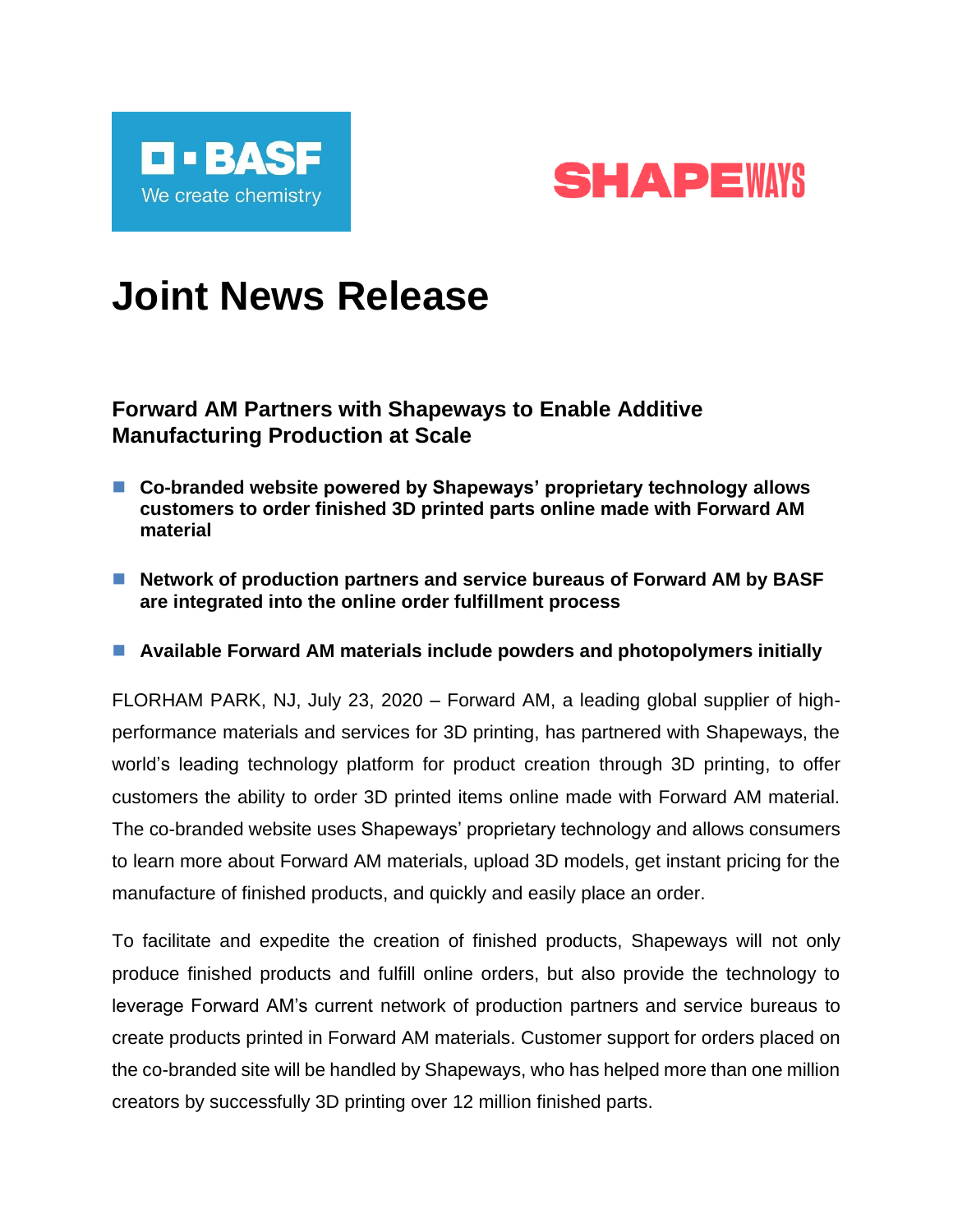"Our partnership with Shapeways and the use of their technology will allow a broader customer base to create and order high-quality 3D printed prototypes and functional parts online made with our Forward AM material," said Jim Reddy, Managing Director North America, BASF 3D Printing Solutions. "To help accelerate the use of additive manufacturing at scale, we are focusing on making our high-performance materials easily accessible to consumers while leveraging the manufacturing and services capabilities of our global 3D printing network."

"At Shapeways, it is our goal to empower large-scale additive manufacturing. Our partnership with BASF enables us to provide the technology to power BASF's vision in expanding the accessibility of Forward AM materials to more customers," said Miko Levy, CRO at Shapeways. "Shapeways' technology and fulfillment services have been custombuilt to fit BASF's business and will be able to connect other service providers to supply BASF with a vast network of manufacturers to offer their materials. This streamlined process will not only showcase these innovative materials but will also enable BASF to accelerate its go-to-market strategy in 3D printing."

The co-branded website will carry key Forward AM Ultrasint® powders and Ultracur3D® photopolymers. The first phase of available materials at the site includes:

- Ultrasint<sup>®</sup> PP nat 01 polypropylene, one of the most used materials in the plastic industry, typically used for serial production and functional parts
- HP High Reusability PP enabled by BASF versatile, durable, and chemically resistant polypropylene material qualified for HP's production-grade 3D printing systems
- Ultracur3D<sup>®</sup> RG 35 medium-viscosity, highly reactive photopolymer resulting in accurate, rigid multipurpose parts
- Ultrasint<sup>®</sup> TPU01 high-performing thermoplastic polyurethane which enables the production of elastomeric functional parts

Phase two is expected to include the introduction of at least five additional new products before the end of the year.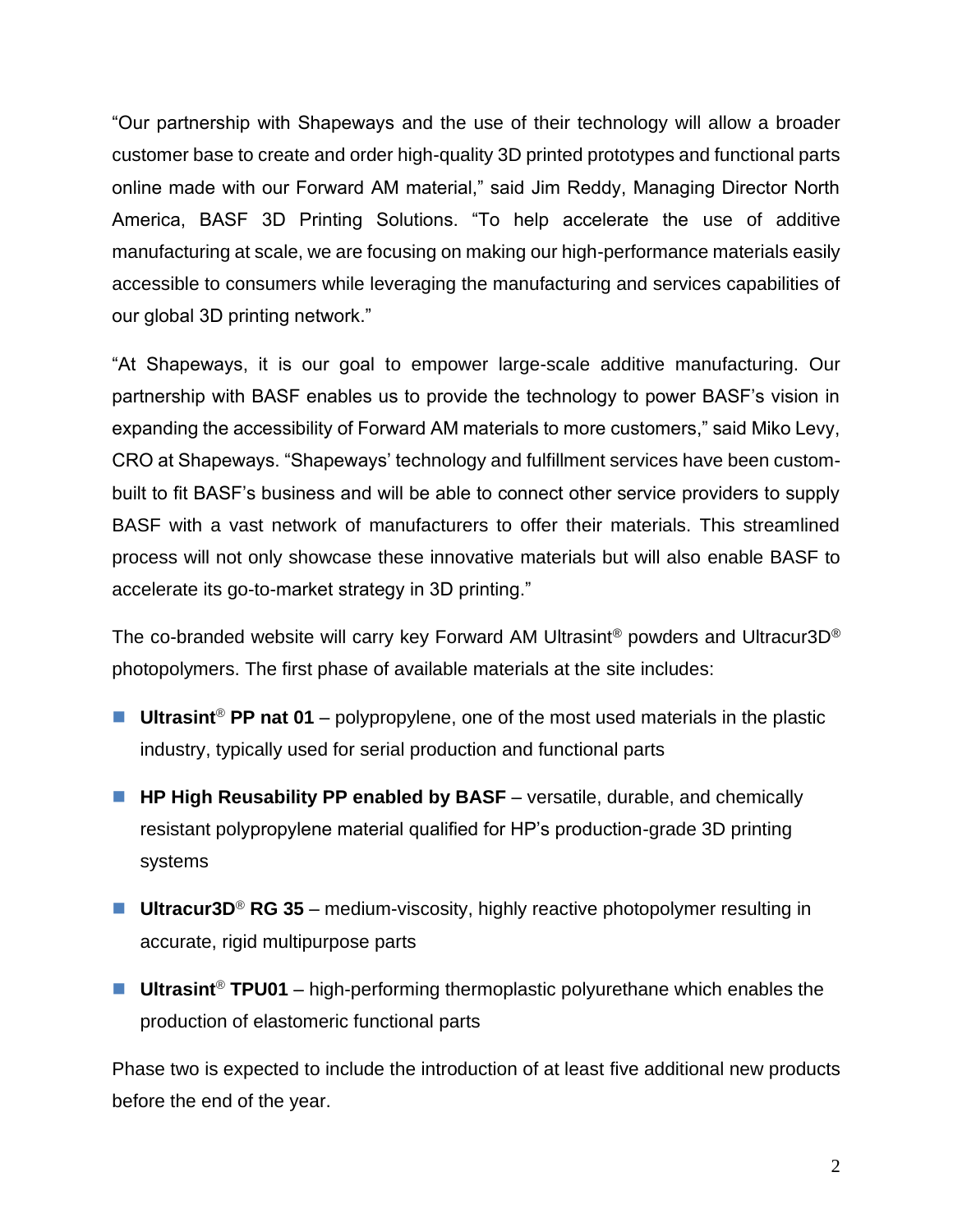To learn more about how to create and produce high-performing 3D printed finished parts made with Forward AM material, visit [www.shapeways.com/partnership/basf.](https://www.shapeways.com/partnership/basf?utm_source=basf&utm_medium=pr&utm_campaign=sw-basf)

**BASF Media Contact: Shapeways Media Contact:** José Antonio Carranza Louise Lau Tel.: (973) 558-2169 Email: louisel@shapeways.com Email: [jose.antonio.carranza@basf.com](mailto:jose.antonio.carranza@basf.com)

## **About BASF 3D Printing Solutions**

BASF 3D Printing Solutions GmbH, headquartered in Heidelberg, Germany, is a 100% subsidiary of BASF New Business GmbH. It focuses on establishing and expanding the business under the Forward AM brand with advanced materials, system solutions, components and services in the field of 3D printing. BASF 3D Printing Solutions is organized into startup-like structures to serve customers in the dynamic 3D printing market. It cooperates closely with the global research platforms and application technologies of various departments at BASF as well as with research institutes, universities, startups and industrial partners. Potential customers are primarily companies that intend to use 3D printing for industrial manufacturing. Typical industries include automotive, aerospace and consumer goods. For further information please visit: [www.forward-am.com.](http://www.forward-am.com/)

## **About BASF**

BASF Corporation, headquartered in Florham Park, New Jersey, is the North American affiliate of BASF SE, Ludwigshafen, Germany. BASF has more than 18,800 employees in North America and had sales of \$18.4 billion in 2019. For more information about BASF's North American operations, visit [www.basf.com/us/.](http://www.basf.com/us/)

At BASF, we create chemistry for a sustainable future. We combine economic success with environmental protection and social responsibility. The approximately 117,000 employees in the BASF Group work on contributing to the success of our customers in nearly all sectors and almost every country in the world. Our portfolio is organized into six segments: Chemicals, Materials, Industrial Solutions, Surface Technologies, Nutrition & Care and Agricultural Solutions. BASF generated sales of around €59 billion in 2019. BASF shares are traded on the stock exchanges in Frankfurt (BAS)and as American Depositary Receipts (BASFY) in the U.S. Further information at [www.basf.com](http://www.basf.com/)